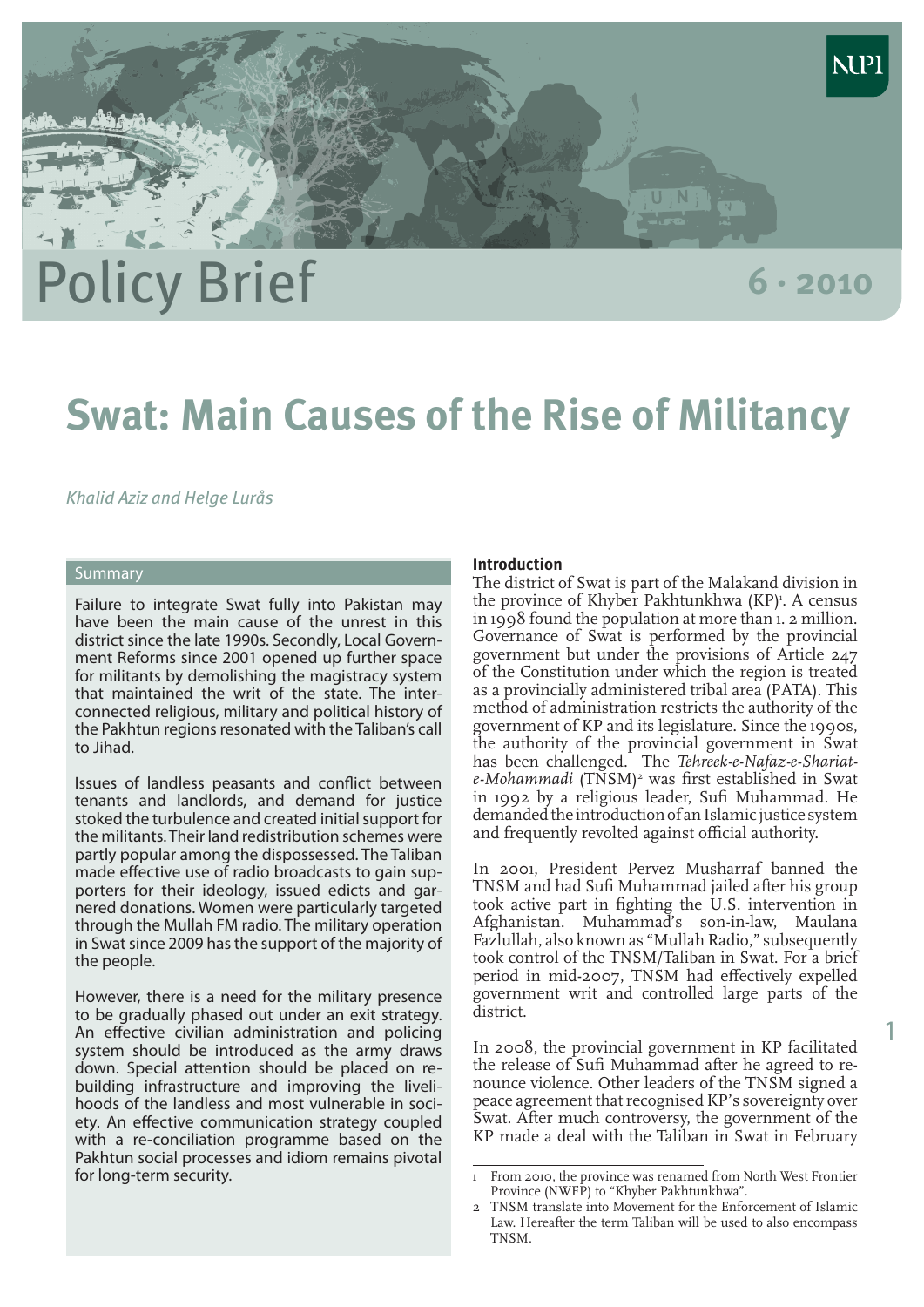2009. Under this regulation the government agreed to implement Sharia law in the wider Malakand division. Soon thereafter, Maulana Fazlullah's followers violated the peace terms. They also forcibly took over the adjoining district of Buner. The Taliban's expressed demand was the introduction of Sharia law but it seemed in effect a process of strategic domination.

Popular opinion turned against the Taliban, which facilitated re-establishment of state control. In May 2009, the Pakistani army launched a military operation to wrest control of the districts of Buner and Swat from the Taliban. More than 600 000 of the residents of Swat became IDPs. The army gradually established control and the displaced population was able to return in significant numbers by late 2009.

This policy brief attempts to outline some of the main reasons why the government was sidelined and the TNSM/Taliban thus were able to rapidly increase their influence since 2002. The analysis and recommendations in this policy brief are partly based on a survey conducted in Swat by the Regional Institute for Policy Research and Training (RIPORT) in February 2010.3 The survey included in-depth interviews with district officials and key informants, focus group discussions, and a questionnaire survey of 384 random households.

#### **Brief History**

The Swat region saw various invasions over the centuries. From the 8th century AD, the area was gradually converted to Islam. By the 14th century, the Pakthun tribe of the Yusufzais began infiltrating into the Swat Valley. The Yusufzais gained political prominence and partly displaced the original inhabitants. The Islamic State of Swat was first established in 1849. In 1917, a local Jirga (council) appointed Mian Gul Abdul Wadud as the new ruler, or Wali, of Swat. The Wali ruled autocratically but co-opted both landlords and religious elements into his patronage network. However, Swat became progressively more closely linked to British India and subsequently to Pakistan both economically and politically. In 1969, the state of Swat was merged into the regular administration of Pakistan.

#### **The Role of Religion**

Religious sentiments and religious authorities have played a key role in political and military affairs in the Pakhtun-inhabited lands for hundreds of years. Especially in times of invasions and external occupation, the call for Jihad (holy war) and the role of religious leaders have been prominent. Through

shared religious affiliation the otherwise tribal fissures could be overcome. Calls for Jihad were made against Sikhs in the seventeenth century when they occupied what is now KP and later in 1847 when the British replaced the Sikhs as the paramount power.

Islam has played a key role in the history of Pakistan itself. In 1949, the Pakistan Constituent Assembly passed a resolution for all laws to be in consonance with Islam. The wars of 1947, 1965 and 1971 against India were steeped in religious narrative. With the advent of Zia-ul-Haq, and later the Soviet invasion of Afghanistan, the western border of Pakistan became a veritable jihadist base that attracted foreign mujahedin.

The ties between religiously inspired groups and officialdom in Pakistan continued after the withdrawal of the Soviet Union from Afghanistan in 1989, and the subsequent disinterest of the U.S. in Afghan affairs. Jihadist training camps were tolerated and supported on both sides of the Afghan-Pakistani border. Training camps and jihadist bases continued to exist in parts of the Federally Administered Tribal Areas (FATA) after 2001.

Thus, the Taliban of Swat had ample historical as well as mythological resonance for their call for resistance, Jihad and religious revival. 83% of respondents in the RIPORT survey opined that people of Swat were influenced by religious personalities. 67% of respondent households agreed there is a close connection between religious education and militancy. 67% also had the opinion that calls for Jihad against the U.S. in Afghanistan had encouraged militancy in Swat. A full 78% agreed that the Pakistani government's alliance with the U.S. in the "war on terror" had encouraged people to support militants. 70% of the households stated that the Afghan Taliban assisted Swat militants.

#### **The Role of the Land Issue**

In the late fifteenth century, the Pakthun tribe of the Yusufzais started to forcefully occupy Swat. After the conquest, the lands were taken over by the new military nobility. The people who originally possessed these lands were scattered into the mountains or were employed as tenants by the new rulers.4 When Swat was finally merged into Pakistan in 1969, the ruler of Swat had proscribed the holding of land by non-Pakhtuns. To some degree the nobility was composed of Yusufzais, while the non-Yusufzais formed the lower classes in society.

During the period of Taliban rule in Swat from 2008, there was a lot of violence committed against the

 $\overline{2}$ 

<sup>3</sup> Aziz, Khalid (2010) "Swat: The Main Causes of the Breakdown of Governance and Rise of Militancy". RIPORT. The report is available at Saeed Book Bank. Islamabad.

<sup>4</sup> The dispossessed are today called Gujars and Kohistanis within Swat. Both these terms are considered to be pejorative.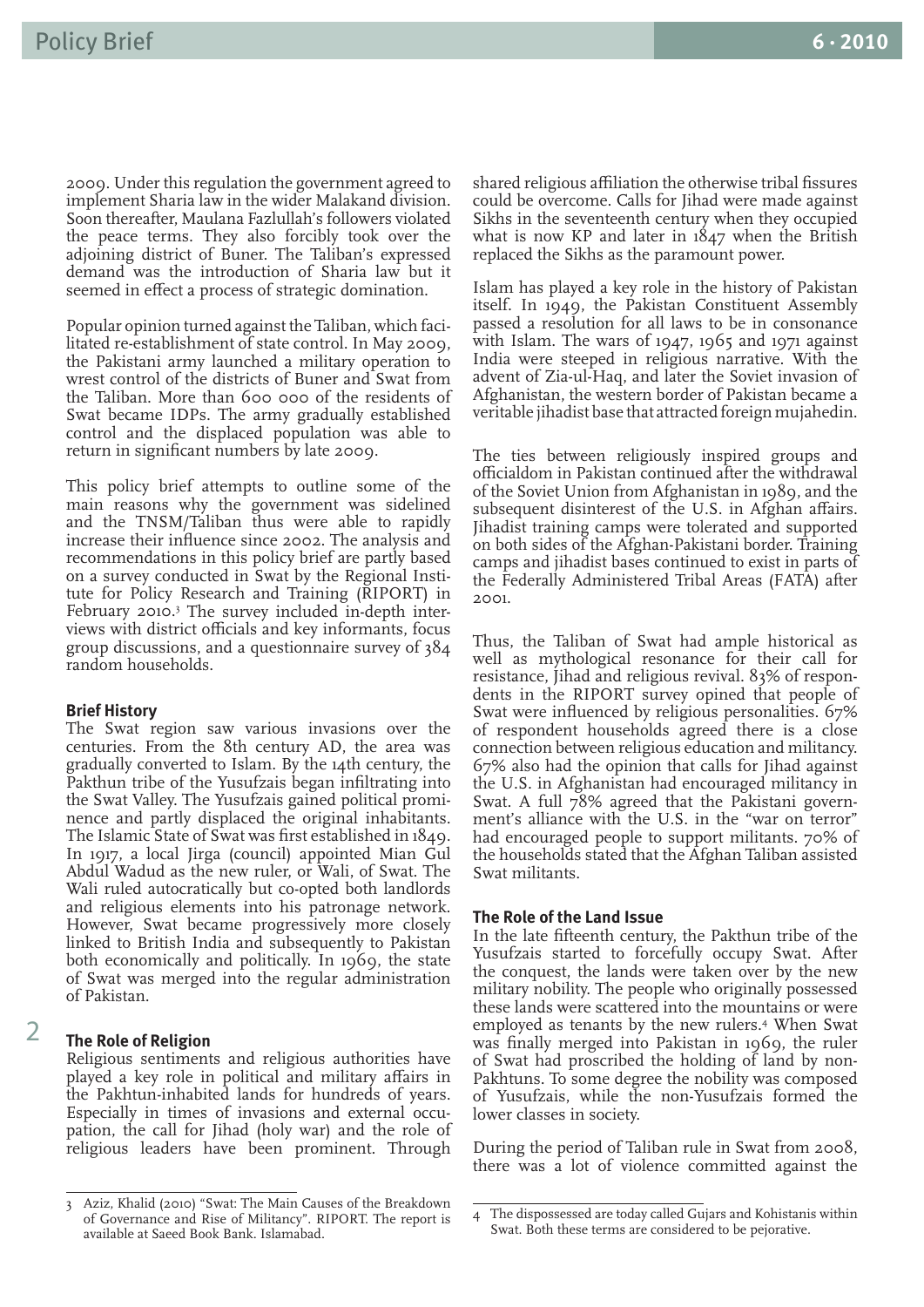landed aristocracy. Many of them left their farms and homes and took refuge in other parts of the country. The Taliban in Swat started redistribution of property previously held by big, feudal landholders. This might have attracted followers to the Taliban, at least initially.<sup>5</sup>

56% of the respondents of the RIPORT survey were of the view that there was a tense class relationship between the rich and the poor. When the respondents were asked whether class differences in Swat had fanned militancy, 45% said yes, while 44% said that they didn't know, while 11% thought that there was no role of class conflict in creating the militancy. 56% of the Swat households were of the opinion that the denial of land ownership to the Gujars made them more militant and prone to violence.

## **The Role of Poverty**

Poverty can result from many causes. A survey done in KP in 2001 compared the relative position of the 24 districts of the province in terms of six base indicators.<sup>6</sup> The average infant mortality rate for the province was 79 per 1000 live births, while in Swat the rate was 95.7 per 1000. For malnourishment, Swat was ranked 23rd out of 24 districts. Complications during birth and malnourishment could point to certain cognitive disabilities arising among the population. In terms of primary school enrolment, access to safe drinking water and sanitation, Swat scored on or above the average for the 24 districts.

According to the result of the RIPORT survey, 63% of the households agreed with the view that people joined the militants to improve their livelihoods. 85% held the view that there was a link between poor socioeconomic status and militancy. Entering the Taliban leadership hierarchy enabled individuals to share in the spoils. Some key informants disclosed that besides enriching themselves by looting rich households, money was made by selling the rubble of schools and hospitals destroyed by militant activity. 75% thought that unemployment induced youth to join the militants.

#### **The Role of Communication**

The Taliban leader of Swat, Maulana Fazlullah, also became known as "Mullah Radio" for his frequent use of an illegal FM radio that was broadcasting in the district. One of the major findings to emerge from the survey was the effective role played by the radio station

in order to gain adherents to their ideology, inform on edicts, and also to act as a vehicle for the collection of donations. 78% of the respondents agreed that the FM radio helped the insurgency to gain a foothold in Swat. 56% agreed that the broadcast had built demand for the introduction of Sharia in Swat. 68% of the respondents agreed that the sermons broadcasted on the FM radio gathered support for the militants.

#### **The Role of Women**

One of the more enigmatic aspects of the radio broadcasts from "Mullah Radio" was its effect on women. According to some informants, the militants obtained the loyalties of women by presenting messages through religious interpretations. Some women felt empowered through their ability to call in and discuss problems, a way of interaction previously not available.

Some women began to follow the advice of Mullah Fazlullah. They were encouraged to donate money and were also persuaded to pressurize relatives to join the movement. Largely confined to the home, there was ample time for women to listen to the broadcasts. Some women respondents confessed to have become supporters of the Taliban/TNSM. Paradoxically, some women saw the militants as a liberating influence.

Over a period of time, as the Taliban/TNSM became more entrenched and powerful, they began prompting women via their radio to make donations to their cause. Many female respondents reported that they gave their jewellery, money and in one case, a car, to the Taliban. Some of the pronouncements over the FM radio asked women to convince their husbands to join their ranks; other broadcasts urged women to hit the military and police patrols with stones when they came to their areas.

#### **Governance**

Pakistan has four kinds of regulatory spaces provided for its territory under the Constitution. Under Article 246 (b) of the Constitution, Swat is a provincially administered tribal area (PATA). Under Article 247 (2), the President can give directions to the Governor of Khyber Pakhtunkhwa for purposes of administration of Swat. Similarly, under Article 247 (3), the provincial assembly cannot legislate for Swat unless the President approves a legislation to be implemented. When an area is placed under the provision of Article 247 the normal jurisdiction of the courts is ousted, so the right of recourse to High and Supreme Court is denied.

In 1994, the Supreme Court of Pakistan set aside the special provisions for the Malakand division and ordered the area to be governed under normal Pakistani law. But the decisions never took effect. Instead, support grew for Sufi Muhammad's call for exclusive Sharia jurisdiction. From 2002, president

<sup>5</sup> Daud Khan Khattak, "The Battle for Pakistan: Militancy and Conflict in Swat Valley," New America Foundation, Washington, P.5

<sup>6 &</sup>quot;NWFP: A District-based Multiple Indicators Cluster Survey, 2001," Planning & Development Department, Govt of North West Frontier Province, Peshawar (2002). The indicators were infant mortality, malnourishment, primary school enrollment, adult literacy, access to safe drinking water, sanitation.